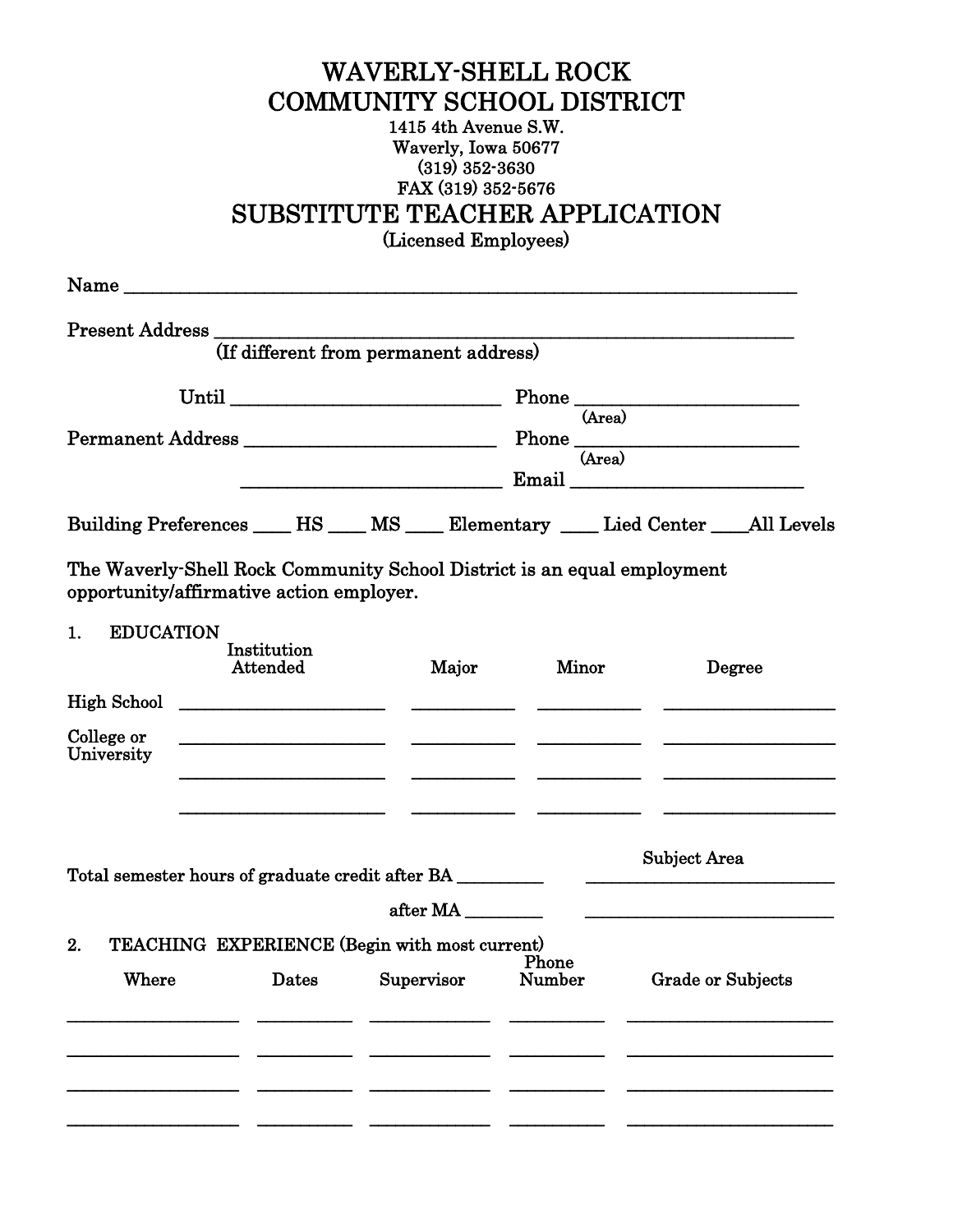- 3. LICENSE: Please identify kind held, endorsements and folder number.
- 4. OTHER: Attach Iowa substitute certificate, Mandatory Reporter Training certificate.

## 5. GENERAL INFORMATION

Are you legally eligible to work in the United States? \_\_\_\_Yes \_\_\_\_ No

 Were you honorably discharged from the United States military forces after service between the period of December 7, 1941 to December 31, 1946, or June 25, 1950 to January 31, 1955, or August 5, 1964 to May 7, 1975, or during the Persian Gulf conflict?

\_\_\_\_ Yes \_\_\_\_ No Have you previously applied for employment at this school district? \_\_\_\_Yes \_\_\_\_No If yes, when? \_\_\_\_\_\_\_\_\_\_\_\_\_\_\_\_\_\_\_\_\_\_\_\_\_\_\_\_\_\_\_\_\_\_\_\_\_\_\_\_\_\_\_\_\_\_\_\_\_\_\_\_\_\_\_\_\_\_\_\_\_\_\_\_\_\_

\_\_\_\_\_\_\_\_\_\_\_\_\_\_\_\_\_\_\_\_\_\_\_\_\_\_\_\_\_\_\_\_\_\_\_\_\_\_\_\_\_\_\_\_\_\_\_\_\_\_\_\_\_\_\_\_\_\_\_\_\_\_\_\_\_\_\_\_\_\_\_\_\_\_\_\_\_\_\_\_\_

Have you previously been employed by this district? \_\_\_\_Yes \_\_\_No If yes, when and what position? \_\_\_\_\_\_\_\_\_\_\_\_\_\_\_\_\_\_\_\_\_\_\_\_\_\_\_\_\_\_\_\_\_\_\_\_\_\_\_\_\_\_\_\_\_\_\_\_\_\_\_\_\_\_\_\_\_\_\_\_\_\_\_\_\_\_\_

To what professional organizations do you belong? \_\_\_\_\_\_\_\_\_\_\_\_\_\_\_\_\_\_\_\_\_\_\_\_\_\_\_\_\_\_

Have you ever been convicted of a felony? \_\_\_\_Yes \_\_\_\_No If yes, please explain: (Note: A conviction will not necessarily disqualify you from employment) \_\_\_\_\_\_\_\_\_\_\_\_\_\_\_\_\_\_\_\_\_\_\_\_\_\_\_\_\_\_\_\_\_\_\_\_\_\_\_\_\_\_\_\_\_\_\_\_\_\_\_\_\_\_\_\_\_\_\_\_\_\_\_\_\_\_\_\_\_\_\_\_\_\_\_\_\_\_\_

Has there ever been a judicial or administrative finding that you have abused or mistreated a minor or child? Nes Research Mo (If yes, attach explanation)

Please include any other information you think would be helpful to us in considering you for employment such as additional work experience, articles/book published, activities, accomplishments, etc. You may exclude all information indicative to age, sex, race, religion, color, national origin and disability.

\_\_\_\_\_\_\_\_\_\_\_\_\_\_\_\_\_\_\_\_\_\_\_\_\_\_\_\_\_\_\_\_\_\_\_\_\_\_\_\_\_\_\_\_\_\_\_\_\_\_\_\_\_\_\_\_\_\_\_\_\_\_\_\_\_\_\_\_\_\_\_\_\_\_\_\_\_\_\_\_\_

\_\_\_\_\_\_\_\_\_\_\_\_\_\_\_\_\_\_\_\_\_\_\_\_\_\_\_\_\_\_\_\_\_\_\_\_\_\_\_\_\_\_\_\_\_\_\_\_\_\_\_\_\_\_\_\_\_\_\_\_\_\_\_\_\_\_\_\_\_\_\_\_\_\_\_\_\_\_\_\_\_

6. AGREEMENT: Please read the following statements carefully.

I hereby affirm that the information provided on this application (and accompanying resume, if any) is true and complete to the best of my knowledge, and agree that falsified information or significant omissions may disqualify me from further consideration for employment and may be considered justification for dismissal if discovered at a later date.

I authorize a thorough investigation into my past employment and activities, agree to cooperate in such investigation, and release from all liability or responsibility all persons or corporations requesting or supplying such information. I recognize that, when considering my application, the District may contact the employers and supervisors I have listed in this Application. I hereby authorize a representative from each such employer and the supervisors to discuss all aspects of my employment or experience with the District and to disclose any and all documents regarding that employment or experience.

If my duties will include driving a school vehicle for which I need a CDL license and if the vehicle transports 16 or more persons or the vehicle weighs 26,001 pounds or more, I have